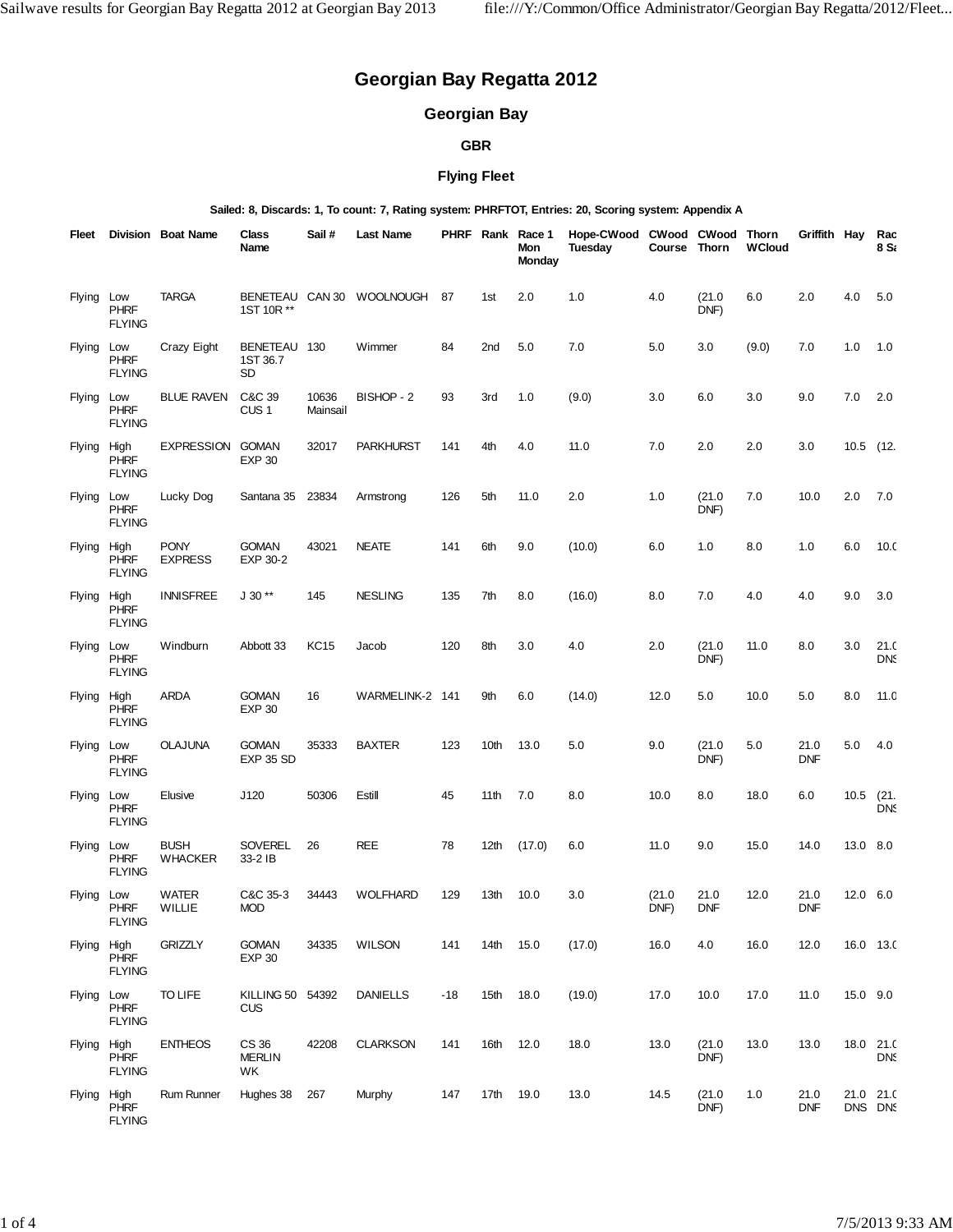| <b>Flying</b> | High<br><b>PHRF</b><br><b>FLYING</b> | <b>PEPPER</b><br>SHAKER II | <b>PEARSON</b><br>303       | 465  | <b>PEPPER</b> | 207 | 18th | 16.0 | 15.0 | 18.0 | (21.0<br>DNS)        | 14.0 | 21.0<br><b>DNS</b> | 17.0               | 14.0               |
|---------------|--------------------------------------|----------------------------|-----------------------------|------|---------------|-----|------|------|------|------|----------------------|------|--------------------|--------------------|--------------------|
| Flying        | High<br><b>PHRF</b><br><b>FLYING</b> | Raging Wind                | <b>NIAGARA</b><br>26 OB **  | 103  | Comeau        | 177 | 19th | 14.0 | 12.0 | 14.5 | (21.0)<br><b>DNF</b> | 20.0 | 21.0<br>DNF        | 14.0               | 21.0<br><b>DNS</b> |
| <b>Flying</b> | High<br>PHRF<br><b>FLYING</b>        | Rhapsody                   | <b>CATALINA</b><br>320-MKII | 1153 | Robinson      | 162 | 20th | 20.0 | 20.0 | 19.0 | (21.0<br><b>DNF</b>  | 19.0 | 21.0<br><b>DNS</b> | 21.0<br><b>DNS</b> | 15.0               |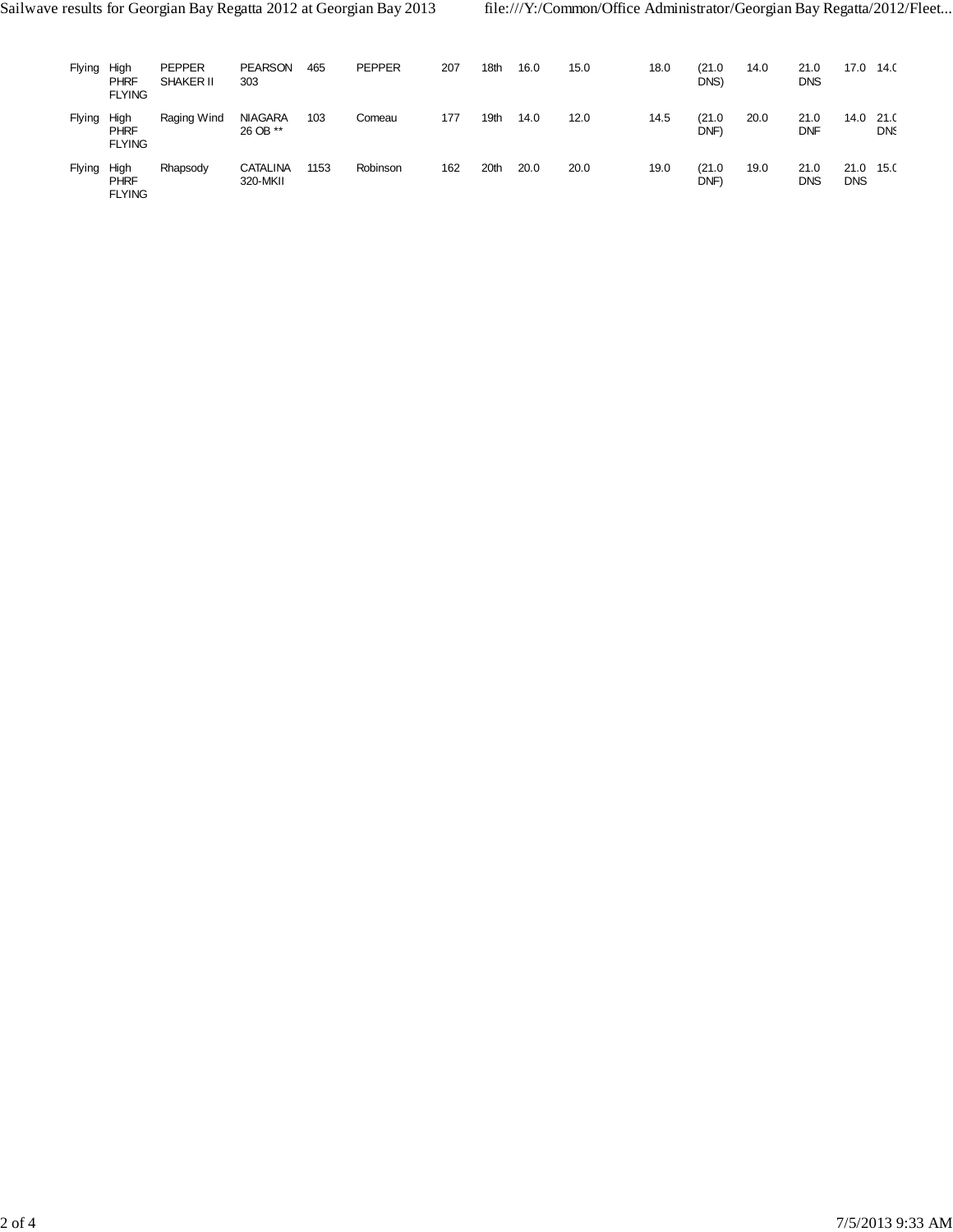#### **White Fleet**

**Sailed: 8, Discards: 1, To count: 7, Rating system: PHRFTOT, Entries: 18, Scoring system: Appendix A**

| Fleet      |                      | Division Boat Name          | Class<br>Name                    | Sail#     | Last Name           |     |                  | PHRF Rank Race 1<br>Mon<br>Monday | Hope-CWood CWood CWood Thorn<br><b>Tuesday</b> | Course Thorn       |                    | <b>WCloud</b> | Griffith Hay       |                        | Race<br>8<br>Sat     |
|------------|----------------------|-----------------------------|----------------------------------|-----------|---------------------|-----|------------------|-----------------------------------|------------------------------------------------|--------------------|--------------------|---------------|--------------------|------------------------|----------------------|
| White Low  | <b>PHRF</b><br>White | <b>HOTFOOT</b>              | <b>HOTFOOT</b><br>27             | 54283     | <b>KOKBAS</b>       | 165 | 1st              | 1.0                               | 2.0                                            | 1.0                | (19.0)<br>DNF)     | 13.0          | 3.0                | 2.0                    | 2.0                  |
| White High | <b>PHRF</b><br>White | <b>SGIAN DUBH</b>           | NIAGARA<br>26 OB **              | CAN<br>14 | <b>YOUNG</b>        | 201 | 2nd              | 2.0                               | 10.0                                           | 2.0                | (19.0)<br>DNF)     | 5.0           | 1.0                | 1.0                    | 8.0                  |
| White High | <b>PHRF</b><br>White | <b>EVER</b><br><b>GREEN</b> | <b>ISLANDER</b><br>30            | 127       | <b>HAYDEN</b>       | 207 | 3rd              | 5.0                               | 8.0                                            | 4.0                | (19.0)<br>DNF)     | 3.0           | 2.0                | 4.0                    | 5.0                  |
| White High | <b>PHRF</b><br>White | <b>SUNDANCE</b>             | <b>PEARSON</b><br>28             | 230       | <b>THURLEY</b>      | 222 | 4th              | 7.0                               | 5.0                                            | 7.0                | (19.0)<br>DNF)     | 2.0           | 4.0                | 6.0                    | 1.0                  |
| White Low  | <b>PHRF</b><br>White | <b>SHANNON I</b>            | C&C 30<br>>506                   | 428       | <b>OWSTON</b>       | 195 | 5th              | 6.0                               | 1.0                                            | 3.0                | (19.0)<br>DNF)     | 10.0          | 19.0<br><b>DNF</b> | 3.0                    | 3.0                  |
| White Low  | <b>PHRF</b><br>White | KILTY                       | TARTAN 33                        | 159       | <b>HUGHES</b>       | 184 | 6th              | 3.0                               | 3.0                                            | 6.0                | (19.0)<br>DNF)     | 8.0           | 19.0<br><b>DNF</b> | 5.0                    | 4.0                  |
| White Low  | <b>PHRF</b><br>White | <b>ARIAEL</b>               | <b>BRISTOL</b><br>43.3           | 3699      | WILL                | 161 | 7th              | 9.0                               | 6.0                                            | 5.0                | (19.0)<br>DNF)     | 11.0          | 19.0<br><b>DNF</b> | 9.0                    | 6.0                  |
| White High | <b>PHRF</b><br>White | <b>HARMONY</b>              | NORTHERN 101<br>25               |           | <b>CHAMPION</b>     | 239 | 8th              | 4.0                               | 12.0                                           | 11.0               | (19.0)<br>DNF)     | 6.0           | 19.0<br><b>DNF</b> | 8.0                    | 9.0                  |
| White High | <b>PHRF</b><br>White | WINDSCOOP CS 27             |                                  | 1542      | <b>JONES</b>        | 225 | 9th              | 10.0                              | 4.0                                            | 9.0                | (19.0)<br>DNF)     | 7.0           | 19.0<br><b>DNF</b> | 10.0                   | 13.0                 |
| White High | <b>PHRF</b><br>White | <b>LIBRA</b>                | AJAX 28                          |           | A28010 MATTHEWS 226 |     | 10th             | 12.0                              | 15.0                                           | 10.0               | (19.0)<br>DNF)     | 1.0           | 19.0<br><b>DNF</b> | 7.0                    | 11.0                 |
| White High | <b>PHRF</b><br>White | LIBRA II                    | CONTESSA 68<br>32                |           | BANNISTER 218       |     | 11 <sup>th</sup> | 14.0                              | 7.0                                            | 13.0               | (19.0)<br>DNF)     | 4.0           | 19.0<br><b>DNF</b> |                        | 11.0 10.0            |
| White Low  | <b>PHRF</b><br>White | <b>CRAZY LEGS</b>           | C&C<br>37/40+ SM<br>WK.          | 37024     | <b>MITCHELL</b>     | 102 | 12th             | 15.0                              | 14.0                                           | 14.0               | 1.0                | 16.0          | (19.0)<br>DNF)     | 19.0 7.0<br><b>DNS</b> |                      |
| White Low  | <b>PHRF</b><br>White | <b>Allsorts</b>             | CS 30                            | 4710      | Allan               | 191 | 13th             | 13.0                              | 11.0                                           | 8.0                | (19.0)<br>DNF)     | 12.0          | 19.0<br><b>DNF</b> | 19.0<br><b>DNS</b>     | 12.0                 |
| White High | <b>PHRF</b><br>White | Agape                       | C&C 25                           | 34074     | Holland             | 252 | 14 <sub>th</sub> | 11.0                              | 9.0                                            | 15.0               | (19.0)<br>DNF)     | 9.0           | 19.0<br><b>DNF</b> | <b>DNS</b>             | 19.0 14.0            |
| White Low  | <b>PHRF</b><br>White | <b>PROSPICE</b>             | C&C 34 **                        | 74171     | <b>MURPHY</b>       | 165 | 15 <sub>th</sub> | 8.0                               | 13.0                                           | 12.0               | (19.0)<br>DNF)     | 15.0          | 19.0<br><b>DNS</b> | <b>DNS</b>             | 19.0 15.0            |
| White Low  | <b>PHRF</b><br>White | NINTH WAVE CATALINA         | 320-1/2<br>WK                    | 676       | COLE                | 183 | 16th             | 16.0                              | 16.0                                           | (19.0)<br>DNS)     | 19.0<br><b>DNS</b> | 14.0          | 19.0<br><b>DNF</b> |                        | 19.0 19.0<br>DNS DNS |
| White Low  | PHRF<br>White        | <b>Huntress</b>             | Hunter 37.5 812                  |           | Eastop              | 126 | 17th             | 18.0                              | 17.0                                           | 16.0               | (19.0)<br>DNF)     | 17.0          | 19.0<br><b>DNF</b> | <b>DNS</b>             | 19.0 16.0            |
| White High | <b>PHRF</b><br>White | Buena Vela                  | Young Sun 35<br>35 Macinaw<br>35 |           | <b>Burke</b>        | 207 | 18th             | 17.0                              | $(19.0$ DNF)                                   | 19.0<br><b>DNF</b> | 19.0<br>DNS        | 19.0<br>DNC   | 19.0<br><b>DNS</b> |                        | 19.0 19.0<br>DNS DNS |